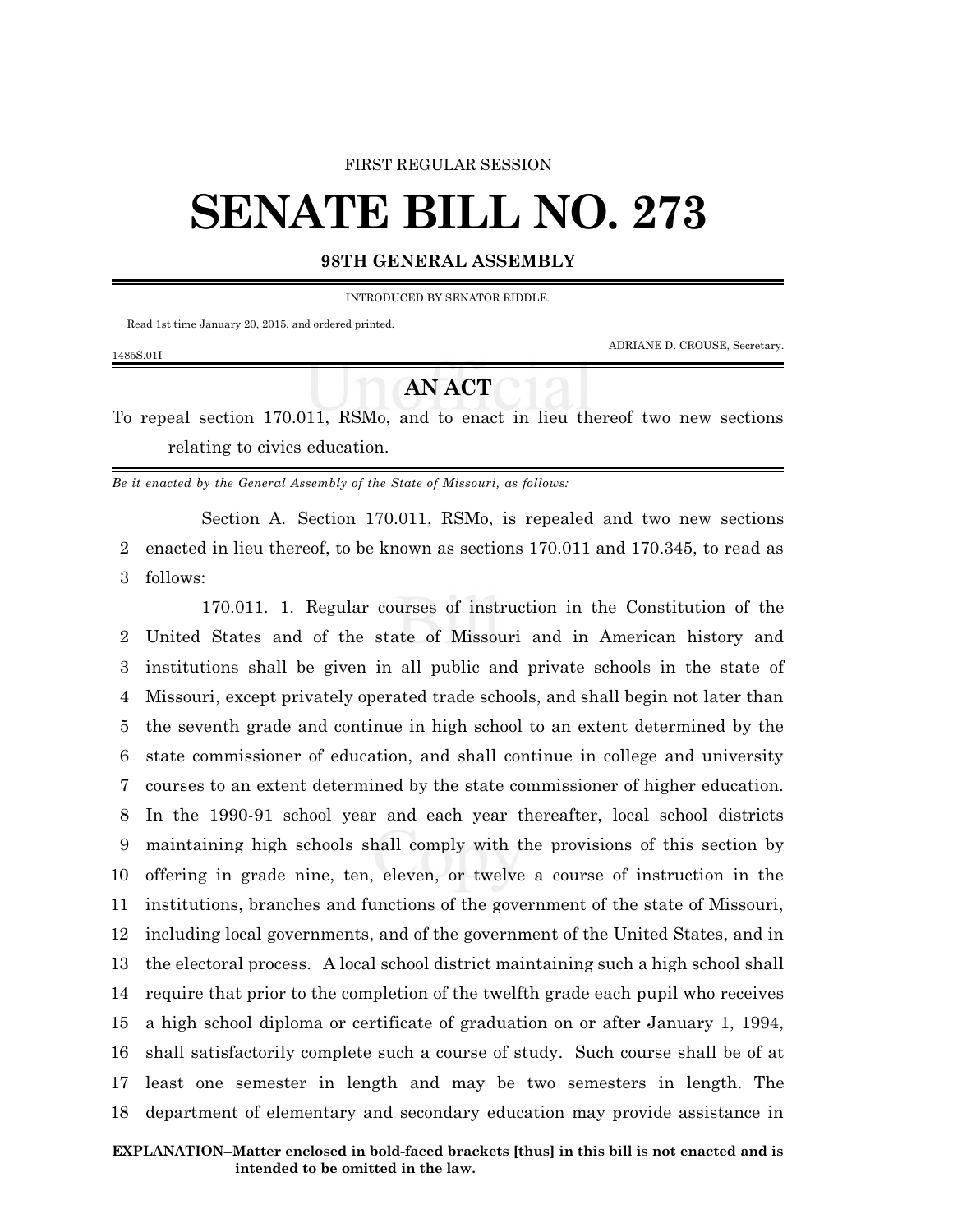developing such a course if the district requests assistance. A school district may elect to waive the requirements of this subsection for any student who transfers from outside the state to a Missouri high school if the student can furnish documentation deemed acceptable by the school district of the student's successful completion in any year from the ninth through the twelfth grade of a course of instruction in the institutions, branches, and functions of state government, including local governments, and of the government of the United States, and in the electoral process.

 2. American history courses at the elementary and secondary levels shall include in their proper time-line sequence specific referrals to the details and events of the racial equality movement that have caused major changes in United States and Missouri laws and attitudes.

 3. **[**No pupil shall receive a certificate of graduation from any public or private school other than private trade schools unless he has satisfactorily passed an examination on the provisions and principles of the Constitution of the United States and of the state of Missouri, and in American history and American institutions. A school district may elect to waive the requirements of this subsection for any student who transfers from outside the state to a Missouri high school if the student can furnish documentation deemed acceptable by the school district of the student's successful completion in any year from the ninth through the twelfth grade of a course of instruction in the institutions, branches, and functions of state government, including local governments, and of the government of the United States, and in the electoral process.**]** A student of a college or university, who, after having completed a course of instruction prescribed in this section and successfully passed an examination on the United States Constitution, and in American history and American institutions required hereby, transfers to another college or university, is not required to complete another such course or pass another such examination as a condition precedent to his graduation from the college or university.

 4. In the 1990-91 school year and each year thereafter, each school district maintaining a high school may annually nominate to the state board of education a student who has demonstrated knowledge of the principles of government and citizenship through academic achievement, participation in extracurricular activities, and service to the community. Annually, the state board of education shall select fifteen students from those nominated by the local school districts and shall recognize and award them for their academic achievement, participation and